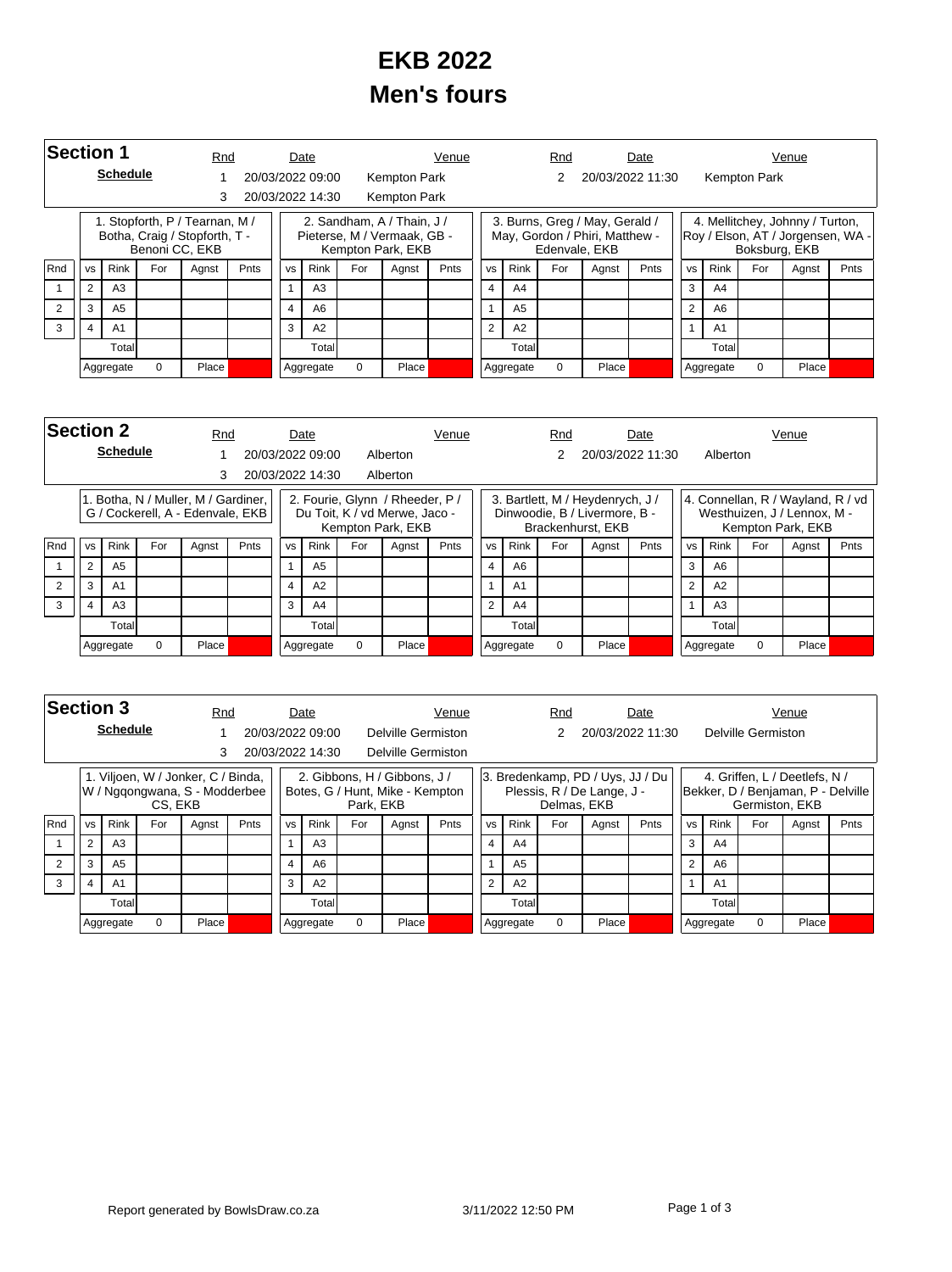## **EKB 2022 Men's fours**

| <b>Section 4</b> |                                                                                                                      |                 |   | Rnd   |  |        | Date             |      |                                                         | Venue |                |                | Rnd         |                                                                | Date             |                |                |                 | Venue                                                          |  |
|------------------|----------------------------------------------------------------------------------------------------------------------|-----------------|---|-------|--|--------|------------------|------|---------------------------------------------------------|-------|----------------|----------------|-------------|----------------------------------------------------------------|------------------|----------------|----------------|-----------------|----------------------------------------------------------------|--|
|                  |                                                                                                                      | <b>Schedule</b> |   |       |  |        | 20/03/2022 09:00 |      | Alberton                                                |       |                |                | 2           |                                                                | 20/03/2022 11:30 |                | Alberton       |                 |                                                                |  |
|                  |                                                                                                                      |                 |   | 3     |  |        | 20/03/2022 14:30 |      | Alberton                                                |       |                |                |             |                                                                |                  |                |                |                 |                                                                |  |
|                  | 1. Mcleod, G / Viviers, GG /<br>Fouche, AJ / Vos, P - Avion Park,<br>EKB<br><b>Rink</b><br>For<br><b>VS</b><br>Agnst |                 |   |       |  |        |                  |      | 2. Ramsden, G / Sands, J /<br>Boyer, R / Vermeulen, A - |       |                |                | Benoni, EKB | 3. Loe, Des / Westmorland, N /<br>Hargreaves, S / Redshaw, M - |                  |                |                | Avion Park, EKB | 4. Grewe, G / Whitehorn, D /<br>Burger, Jacques / Smit, Doug - |  |
| Rnd              | Alberton, EKB<br><b>Rink</b><br>For<br>Pnts<br><b>VS</b><br>Agnst                                                    |                 |   |       |  | Pnts   | <b>VS</b>        | Rink | For                                                     | Agnst | Pnts           | <b>VS</b>      | <b>Rink</b> | For                                                            | Agnst            | Pnts           |                |                 |                                                                |  |
|                  | $\overline{2}$                                                                                                       | A1              |   |       |  |        | A <sub>1</sub>   |      |                                                         |       | 4              | A2             |             |                                                                |                  | 3              | A2             |                 |                                                                |  |
|                  | 3                                                                                                                    | A <sub>3</sub>  |   |       |  | 4      | A <sub>4</sub>   |      |                                                         |       |                | A <sub>3</sub> |             |                                                                |                  | $\overline{2}$ | A4             |                 |                                                                |  |
| 3                | A <sub>5</sub><br>4                                                                                                  |                 |   |       |  | 3      | A6               |      |                                                         |       | $\overline{2}$ | A6             |             |                                                                |                  |                | A <sub>5</sub> |                 |                                                                |  |
|                  | Total                                                                                                                |                 |   |       |  | Totall |                  |      |                                                         |       | Totall         |                |             |                                                                |                  | Totall         |                |                 |                                                                |  |
|                  |                                                                                                                      | Aggregate       | 0 | Place |  |        | Aggregate        | 0    | Place                                                   |       |                | Aggregate      | $\Omega$    | Place                                                          |                  |                | Aggregate      | $\Omega$        | Place                                                          |  |

|            | <b>Section 5</b><br><b>Schedule</b>                                                                                    |                |   | Rnd                                                                   |  |       | Date             |             |                                                                 | Venue |                |           | Rnd         |                                                                                      | Date             |       |                |                    | Venue                                                                 |  |
|------------|------------------------------------------------------------------------------------------------------------------------|----------------|---|-----------------------------------------------------------------------|--|-------|------------------|-------------|-----------------------------------------------------------------|-------|----------------|-----------|-------------|--------------------------------------------------------------------------------------|------------------|-------|----------------|--------------------|-----------------------------------------------------------------------|--|
|            |                                                                                                                        |                |   |                                                                       |  |       | 20/03/2022 09:00 |             | Delville Germiston                                              |       |                |           | 2           |                                                                                      | 20/03/2022 11:30 |       |                | Delville Germiston |                                                                       |  |
|            |                                                                                                                        |                |   | 3                                                                     |  |       | 20/03/2022 14:30 |             | Delville Germiston                                              |       |                |           |             |                                                                                      |                  |       |                |                    |                                                                       |  |
|            |                                                                                                                        |                |   | 1. v Niekerk, R / Burger, L / Du<br>Plooy, L / Starkey, R - Alberton, |  |       |                  |             | 2. Rees-Gibbs, G / James, J /<br>Leedham, T / Visser, Michael - |       |                |           |             | 3. Behrens, Cecil / Ferguson,<br>Wade / Botes, J / Standen, G -<br>Kempton Park, EKB |                  |       |                | Park. EKB          | 4. Burger, Linton / Bowles, Scott /<br>v Wyk, PA / Bratose, Q - Avion |  |
| <b>Rnd</b> | Avion Park, EKB<br>EKB<br><b>Rink</b><br>For<br>For<br>Pnts<br><b>Rink</b><br><b>VS</b><br>Agnst<br><b>VS</b><br>Agnst |                |   |                                                                       |  | Pnts  | <b>VS</b>        | <b>Rink</b> | For                                                             | Agnst | Pnts           | <b>VS</b> | <b>Rink</b> | For                                                                                  | Agnst            | Pnts  |                |                    |                                                                       |  |
|            | 2                                                                                                                      | A <sub>1</sub> |   |                                                                       |  |       | A <sub>1</sub>   |             |                                                                 |       |                | 4<br>A2   |             |                                                                                      |                  | 3     | A2             |                    |                                                                       |  |
|            | 3                                                                                                                      | A3             |   |                                                                       |  | 4     | A4               |             |                                                                 |       |                | A3        |             |                                                                                      |                  | 2     | A4             |                    |                                                                       |  |
| 3          | A <sub>5</sub><br>4                                                                                                    |                |   |                                                                       |  | 3     | A <sub>6</sub>   |             |                                                                 |       | $\overline{2}$ | A6        |             |                                                                                      |                  |       | A <sub>5</sub> |                    |                                                                       |  |
|            | Total                                                                                                                  |                |   |                                                                       |  | Total |                  |             |                                                                 |       | Totall         |           |             |                                                                                      |                  | Total |                |                    |                                                                       |  |
|            |                                                                                                                        | Aggregate      | 0 | Place                                                                 |  |       | Aggregate        | 0           | Place                                                           |       |                | Aggregate | 0           | Place                                                                                |                  |       | Aggregate      | 0                  | Place                                                                 |  |

|     | <b>Section 6</b><br><b>Schedule</b> |                                                                                                      |   |                                                                       | Rnd |   | Date             |             |                                                                      | Venue |               |                | Rnd         |                                                                   | Date |                |                |                    | Venue                                                               |  |
|-----|-------------------------------------|------------------------------------------------------------------------------------------------------|---|-----------------------------------------------------------------------|-----|---|------------------|-------------|----------------------------------------------------------------------|-------|---------------|----------------|-------------|-------------------------------------------------------------------|------|----------------|----------------|--------------------|---------------------------------------------------------------------|--|
|     |                                     |                                                                                                      |   |                                                                       |     |   | 20/03/2022 09:00 |             | Delville Germiston                                                   |       |               |                |             | 20/03/2022 11:30                                                  |      |                |                | Delville Germiston |                                                                     |  |
|     |                                     |                                                                                                      |   | 3                                                                     |     |   | 20/03/2022 14:30 |             | Delville Germiston                                                   |       |               |                |             |                                                                   |      |                |                |                    |                                                                     |  |
|     |                                     |                                                                                                      |   | 1. Vorster, Bennie / Pieterse,<br>Pieter / Swart, Blackey / Cronje, L |     |   |                  | Benoni, EKB | 2. Gardiner, W / Giesing, Willem /<br>Matthews, L / Labuschagne, S - |       |               |                | Benoni, EKB | 3. Millar, B / Mclaughlin, M /<br>Jansen v Vuuren, D / Clark, J - |      |                |                | Park, EKB          | 4. Galloway, PJ / Kruger, S /<br>Visser, TG / Harley, Brian - Avion |  |
| Rnd | <b>VS</b>                           | - Avion Park, EKB<br><b>Rink</b><br><b>Rink</b><br>For<br>For<br>Pnts<br><b>VS</b><br>Agnst<br>Agnst |   |                                                                       |     |   | Pnts             | <b>VS</b>   | <b>Rink</b>                                                          | For   | Agnst         | Pnts           | <b>VS</b>   | <b>Rink</b>                                                       | For  | Agnst          | Pnts           |                    |                                                                     |  |
|     | 2                                   | A <sub>5</sub>                                                                                       |   |                                                                       |     |   | A <sub>5</sub>   |             |                                                                      |       |               | A <sub>6</sub> |             |                                                                   |      | 3              | A6             |                    |                                                                     |  |
|     | 3                                   | A <sub>1</sub>                                                                                       |   | $\overline{4}$                                                        |     |   | A2               |             |                                                                      |       |               | A <sub>1</sub> |             |                                                                   |      | $\overline{2}$ | A2             |                    |                                                                     |  |
| 3   | A3<br>$\overline{4}$                |                                                                                                      |   |                                                                       |     | 3 | A4               |             |                                                                      |       | $\mathcal{P}$ | A4             |             |                                                                   |      |                | A <sub>3</sub> |                    |                                                                     |  |
|     | Totall                              |                                                                                                      |   |                                                                       |     |   | Totall           |             |                                                                      |       |               | Total          |             |                                                                   |      |                | Total          |                    |                                                                     |  |
|     |                                     | Aggregate                                                                                            | 0 | Place                                                                 |     |   | Aggregate        | $\Omega$    | Place <sup>r</sup>                                                   |       |               | Aggregate      | $\Omega$    | Place                                                             |      |                | Aggregate      | $\Omega$           | Place                                                               |  |